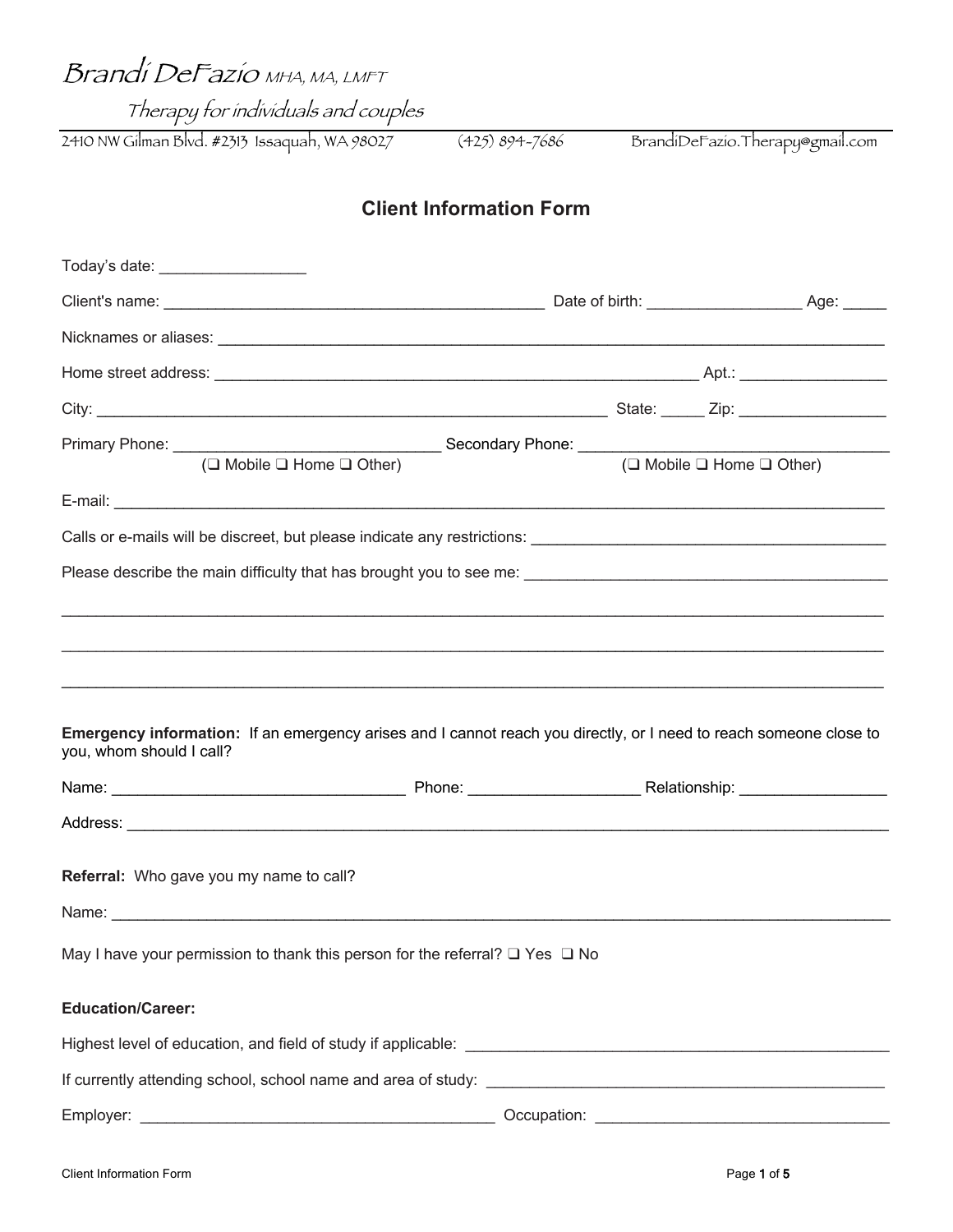## **Current Marital/Relationship Status (** $\checkmark$  **all that apply):**

## ❑ Single ❑ Married ❑ Living with Partner ❑ Separated ❑ Divorced ❑ Widowed

| If applicable: Spouse/partner's name: |  | Aae |  |
|---------------------------------------|--|-----|--|
|---------------------------------------|--|-----|--|

| Spouse/partner's occupation: | In this relationship for how long? |  |
|------------------------------|------------------------------------|--|
|------------------------------|------------------------------------|--|

### **Other Significant Relationship History:**

|                                                                                          | Spouse/partner's name | Your age<br>when<br>relationship<br>began | Length of<br>relationship | Did you<br>marry?<br>(Y/N) | Did you divorce (D)<br>or were you<br>widowed (W)? | <b>Has</b><br>spouse/<br>partner<br>remarried? |
|------------------------------------------------------------------------------------------|-----------------------|-------------------------------------------|---------------------------|----------------------------|----------------------------------------------------|------------------------------------------------|
| <b>First</b>                                                                             |                       |                                           |                           |                            |                                                    |                                                |
| <b>Second</b>                                                                            |                       |                                           |                           |                            |                                                    |                                                |
| Third                                                                                    |                       |                                           |                           |                            |                                                    |                                                |
| Religious/spiritual preference:<br>Involvement: □ None □ Some/Irregular<br>$\Box$ Active |                       |                                           |                           |                            |                                                    |                                                |

How important are spiritual concerns in your life? \_\_\_\_\_\_\_\_\_\_\_\_\_\_\_\_\_ Scale: 1 (not important) - 10 (central to my life)

Ethnicity/national origin: \_\_\_\_\_\_\_\_\_\_\_\_\_\_\_\_\_\_\_\_\_\_\_\_\_\_\_\_\_\_\_\_\_\_\_\_\_\_

Any other way you identify yourself and consider important: \_\_\_\_\_\_\_\_\_\_\_\_\_\_\_\_\_\_\_\_\_\_\_\_\_\_\_\_\_\_\_\_\_\_\_\_\_\_\_\_\_\_\_\_\_\_\_\_

## **Family-of-Origin and Current Family:**

| <b>Relative</b>    | <b>First Name</b> | <b>Current Age</b><br>(or age at<br>death, and<br>circle) | List any significant illnesses<br>(or cause of death, if<br>deceased),<br>including mental illnesses | Live<br>with<br>you? |
|--------------------|-------------------|-----------------------------------------------------------|------------------------------------------------------------------------------------------------------|----------------------|
| <b>Mother</b>      |                   |                                                           |                                                                                                      |                      |
| <b>Father</b>      |                   |                                                           |                                                                                                      |                      |
| <b>Step-mother</b> |                   |                                                           |                                                                                                      |                      |
| <b>Step-father</b> |                   |                                                           |                                                                                                      |                      |
| <b>Sibling</b>     |                   |                                                           |                                                                                                      |                      |
| <b>Sibling</b>     |                   |                                                           |                                                                                                      |                      |
| <b>Sibling</b>     |                   |                                                           |                                                                                                      |                      |
| <b>Sibling</b>     |                   |                                                           |                                                                                                      |                      |
| <b>Sibling</b>     |                   |                                                           |                                                                                                      |                      |
| <b>Sibling</b>     |                   |                                                           |                                                                                                      |                      |
| <b>Sibling</b>     |                   |                                                           |                                                                                                      |                      |
| <b>Sibling</b>     |                   |                                                           |                                                                                                      |                      |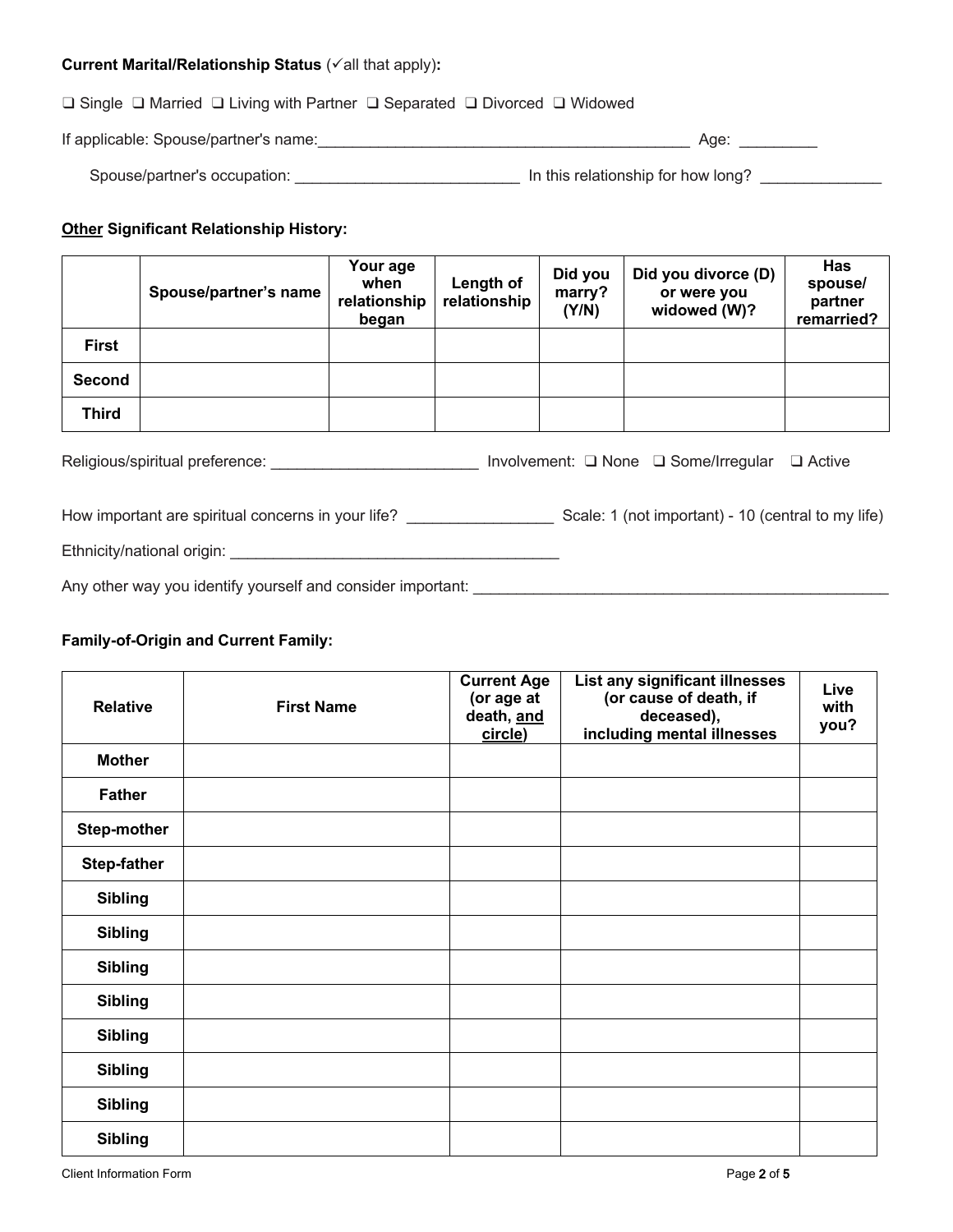| <b>Relative</b>               | <b>First name</b>                                                 | <b>Current age</b><br>(or age at<br>death, and<br>circle) | <b>Illnesses</b><br>(or cause of death, if<br>deceased),<br>including mental illnesses                            | Live<br>with<br>you? |
|-------------------------------|-------------------------------------------------------------------|-----------------------------------------------------------|-------------------------------------------------------------------------------------------------------------------|----------------------|
| Child or                      |                                                                   |                                                           |                                                                                                                   |                      |
| Step-child<br>Child or        |                                                                   |                                                           |                                                                                                                   |                      |
| Step-child                    |                                                                   |                                                           |                                                                                                                   |                      |
| Child or                      |                                                                   |                                                           |                                                                                                                   |                      |
| Step-child<br><b>Child or</b> |                                                                   |                                                           |                                                                                                                   |                      |
| Step-child                    |                                                                   |                                                           |                                                                                                                   |                      |
| <b>Child or</b><br>Step-child |                                                                   |                                                           |                                                                                                                   |                      |
| Child or<br>Step-child        |                                                                   |                                                           |                                                                                                                   |                      |
| <b>Other</b>                  |                                                                   |                                                           |                                                                                                                   |                      |
| <b>Other</b>                  |                                                                   |                                                           |                                                                                                                   |                      |
|                               | coordinate your treatment? □ Yes □ No                             |                                                           | If you enter treatment with me, may I tell your medical doctor so that he or she can be fully informed and we can |                      |
|                               | Date of your last physical: Date of your last physical:           |                                                           | Are you generally healthy? $\Box$ Yes $\Box$ No                                                                   |                      |
|                               |                                                                   |                                                           |                                                                                                                   |                      |
|                               | Do you generally sleep well? $\Box$ Yes $\Box$ No If no, explain: |                                                           |                                                                                                                   |                      |
|                               |                                                                   |                                                           |                                                                                                                   |                      |
|                               |                                                                   |                                                           | Do you eat well-balanced meals regularly? □ Yes □ No Do you exercise regularly? □ Yes □ No                        |                      |
|                               |                                                                   |                                                           |                                                                                                                   |                      |
|                               |                                                                   |                                                           |                                                                                                                   |                      |
|                               |                                                                   |                                                           |                                                                                                                   |                      |
|                               |                                                                   |                                                           |                                                                                                                   |                      |
|                               |                                                                   |                                                           |                                                                                                                   |                      |

 $\mathcal{L}_\mathcal{L} = \mathcal{L}_\mathcal{L} = \mathcal{L}_\mathcal{L} = \mathcal{L}_\mathcal{L} = \mathcal{L}_\mathcal{L} = \mathcal{L}_\mathcal{L} = \mathcal{L}_\mathcal{L} = \mathcal{L}_\mathcal{L} = \mathcal{L}_\mathcal{L} = \mathcal{L}_\mathcal{L} = \mathcal{L}_\mathcal{L} = \mathcal{L}_\mathcal{L} = \mathcal{L}_\mathcal{L} = \mathcal{L}_\mathcal{L} = \mathcal{L}_\mathcal{L} = \mathcal{L}_\mathcal{L} = \mathcal{L}_\mathcal{L}$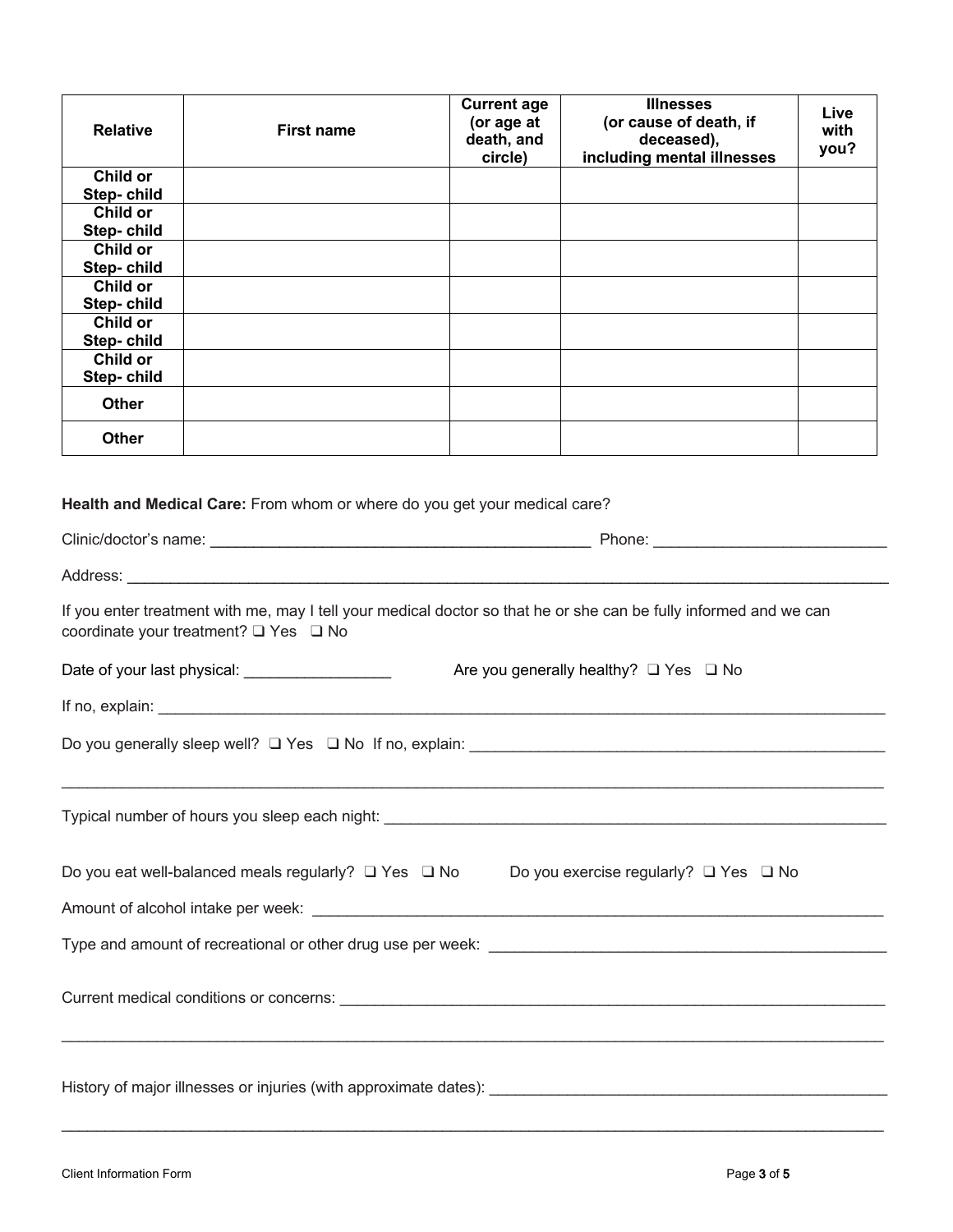Current medications (include both prescription and over-the-counter):

| <b>Name</b> | <b>Dosage</b> | <b>Purpose</b> |
|-------------|---------------|----------------|
|             |               |                |
|             |               |                |
|             |               |                |
|             |               |                |
|             |               |                |
|             |               |                |

## Have you received counseling or therapy before? □ Yes □ No If yes, please indicate:

| When? | From whom? | For what? | With what results? |
|-------|------------|-----------|--------------------|
|       |            |           |                    |
|       |            |           |                    |
|       |            |           |                    |
|       |            |           |                    |
|       |            |           |                    |
|       |            |           |                    |
|       |            |           |                    |
|       |            |           |                    |
|       |            |           |                    |